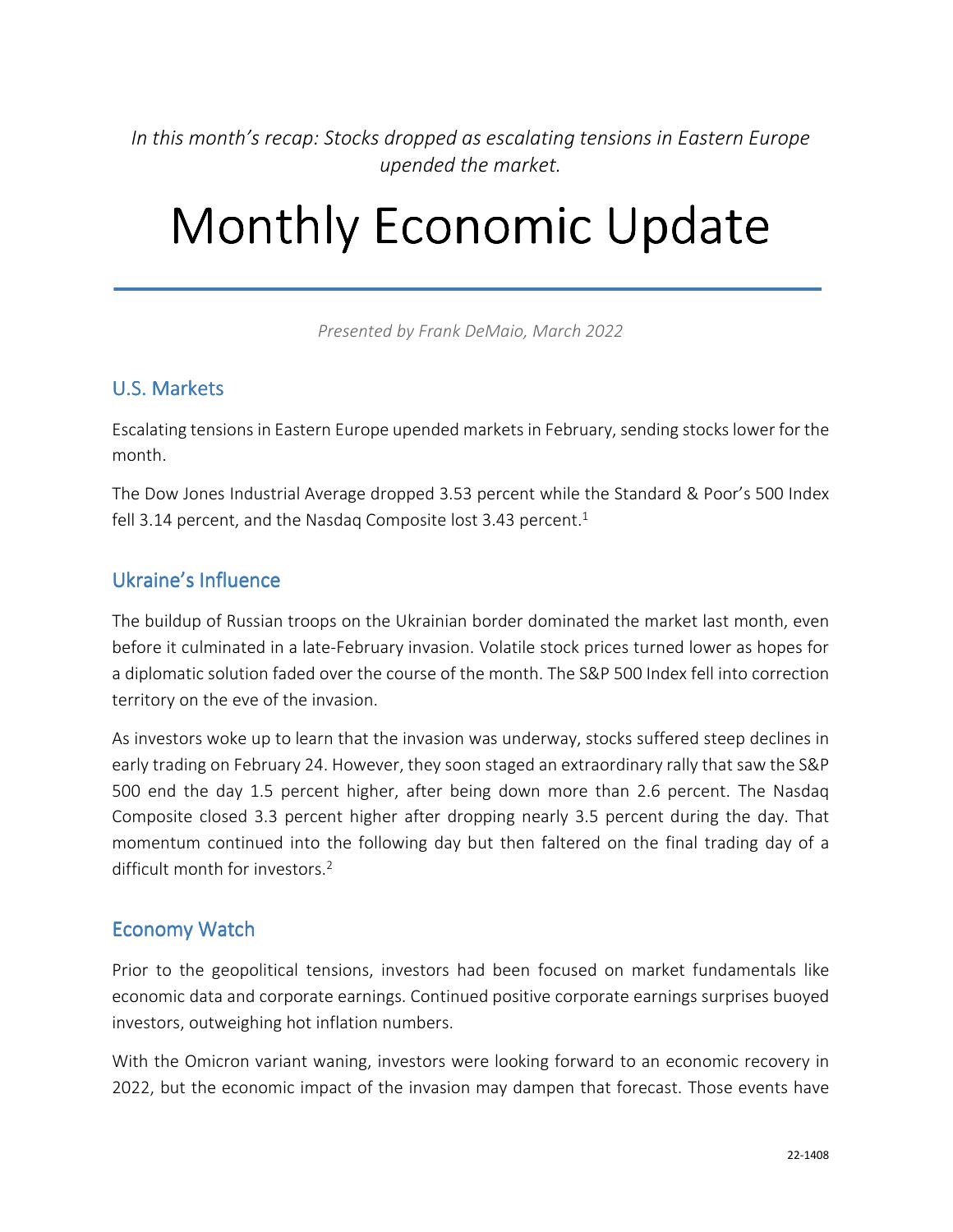also placed the Fed in a more difficult position. It's looking to lower inflation this year but must balance a potential slowdown in economic growth due to geopolitical events.

#### Sector Scorecard

Except for Energy (+7.07 percent), all industry sectors closed the month with losses, including Communications Services (-7.44 percent), Consumer Discretionary (-4.07 percent), Consumer Staples (-1.41 percent), Financials (-1.38 percent), Health Care (-0.97 percent), Industrials (-0.84 percent), Materials (-1.27 percent), Real Estate (-4.80 percent), Technology (-4.88 percent), and Utilities (-1.91 percent).<sup>3</sup>

#### What Investors May Be Talking About in March

The Federal Open Market Committee (FOMC) is meeting on March 15–16. The Fed is expected to announce the first of several federal fund rate hikes in 2022 and provide greater clarity on its monetary tightening plans.

While the market consensus is that the Fed will hike interest rates by 0.25percent, the Russian invasion of Ukraine has added a layer of uncertainty. Raphael Bostic, President of the Federal Reserve Bank of Atlanta, commented in a late-January interview that the Fed has not ruled out a 50-basis point hike.<sup>4</sup>

In the past, markets have reacted to FOMC meeting updates and the follow-up remarks made by Fed Chair Jerome Powell at post-meeting press conferences: March may be no different.

#### TIP OF THE MONTH



*Anyone who starts a business needs an operational strategy. A good one includes metrics, a day-to-day plan detailing who will do what, and an assessment of external and internal risks.*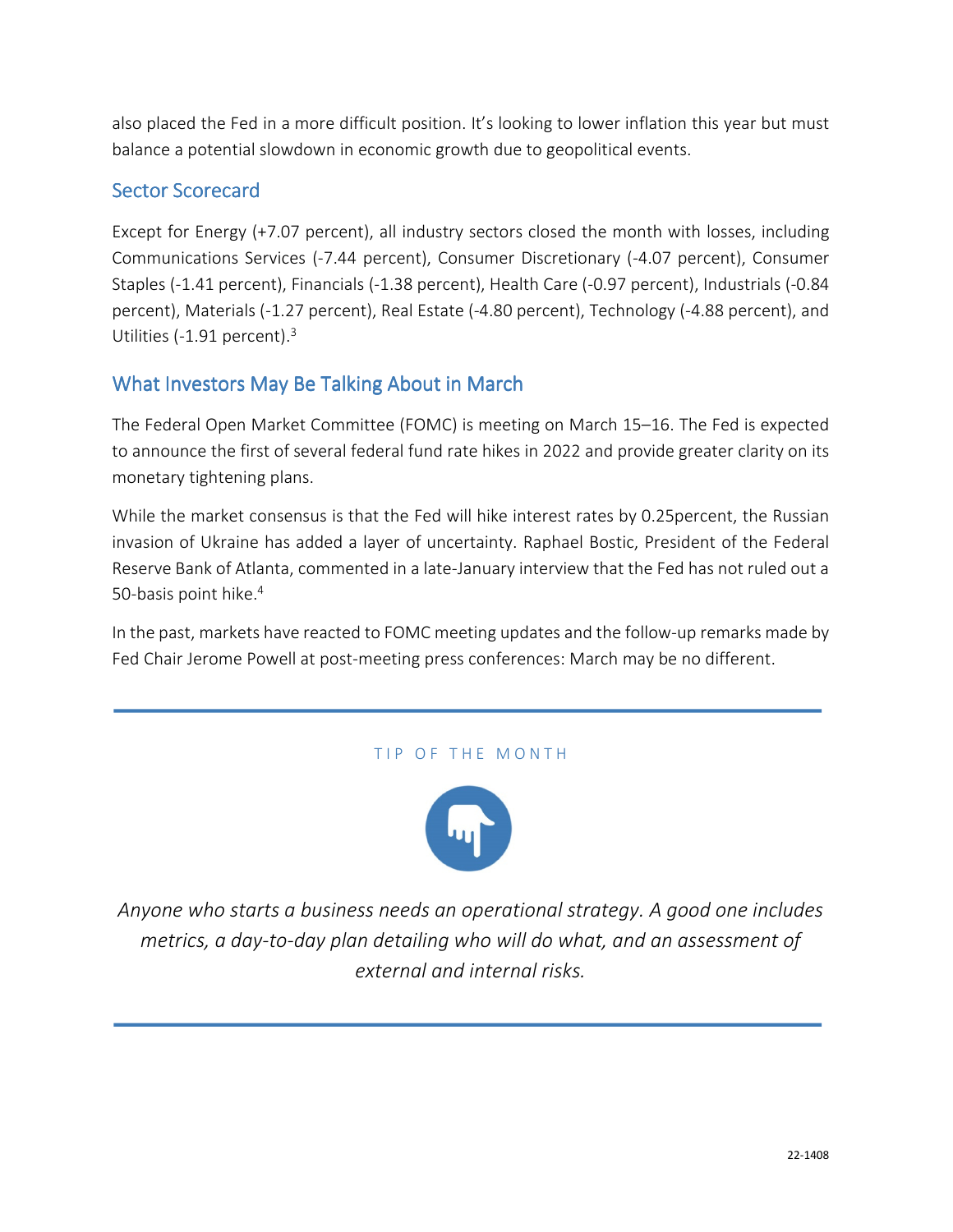#### World Markets

Overseas markets reacted to the events in Eastern Europe, as the MSCI EAFE Index slipped 2.01 percent in February.<sup>5</sup>

Major European markets were mostly lower: Germany dropped 6.53 percent, Italy fell 5.21 percent, and France lost 4.86 percent. The U.K. was flat (-0.08 percent) as it loosened its Covidrelated restrictions.<sup>6</sup>

Stocks in the Pacific Rim markets were mixed, with Australia gaining 1.11 percent on higher commodity prices. China's Hang Seng index lost 4.58 percent while Japan's Nikkei slipped 1.76 percent.<sup>7</sup>

#### **Indicators**

Gross Domestic Product: The second update on fourth-quarter GDP was revised higher, from 6.9 percent to 7.0 percent.<sup>8</sup>

Employment: The economy added 467,000 jobs in January, exceeding expectations. The participation rate rose as the unemployment rate ticked up to 4.0 percent, which was due to more workers entering the labor market. Wages climbed 0.7 percent last month, bringing yearover-year wage increases to 5.7 percent.<sup>9</sup>

Retail Sales: Retail sales rebounded in January, rising a better-than-expected 3.8 percent. The increase was led by strong gains in furniture and home furnishing sales and in motor vehicle and vehicle parts sales.<sup>10</sup>

Industrial Production: Industrial output surged 1.4 percent, which was nearly triple the consensus expectation. Capacity utilization increased 1.0 percent, reaching its highest level since March 2019.<sup>11</sup>

Housing: Housing starts slipped 4.1 percent in January due to freezing temperatures across the nation $12$ 

Existing home sales surged 6.7 percent as the supply of homes dropped 16.5 percent from a year earlier.<sup>13</sup>

New home sales slipped 4.5 percent from December and 19.3 percent from January 2021.<sup>14</sup>

**Consumer Price Index:** Inflation rose to a 40-year high, with January prices climbing 0.6 percent and year-over-year costs increasing 7.5 percent. Core inflation (excluding food and energy) grew 6.0 percent from January 2021.<sup>15</sup>

Durable Goods Orders: Orders for long lasting goods rose 1.6 percent, double the consensus estimate.16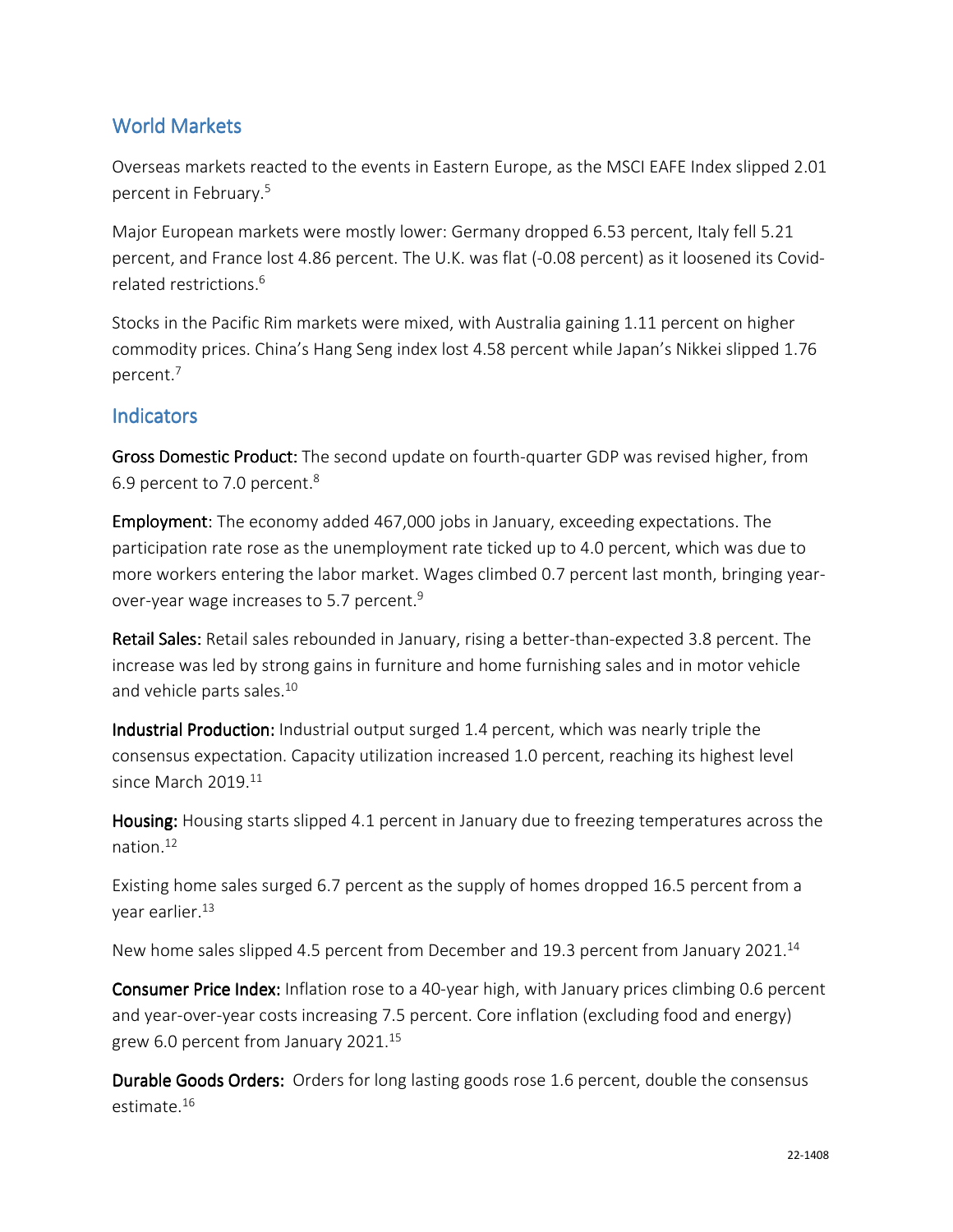#### QUOTE OF THE MONTH



## *"You must expect great things of yourself before you can do them."*

*MICHAEL JORDAN*

### The Fed

In minutes from the Federal Open Market Committee (FOMC) two-day meeting ending January 26, the Fed reaffirmed its plans to raise interest rates and shrink the Fed's balance sheet. Some officials expressed concern about financial stability and the stubbornness of inflation.<sup>17</sup>

"Some (Fed) participants reported that their business contacts remained concerned about persistently high inflation and that they were adjusting their business practices to cope with higher input costs—for instance, by raising output prices or utilizing contracts that were contingent on their costs," according to the minutes. "Participants generally expected inflation to moderate over the course of the year as supply and demand imbalances ease and monetary policy accommodation is removed."

| <b>MARKET INDEX</b> | <b>Y-T-D CHANGE</b> | <b>February 2022</b> |
|---------------------|---------------------|----------------------|
| <b>DJIA</b>         | $-6.73%$            | $-3.53%$             |
| NASDAQ              | $-12.10%$           | $-3.43%$             |
| S&P 500             | $-8.23%$            | $-3.14%$             |
|                     |                     |                      |

| <b>BOND YIELD</b>     | Y-T-D | <b>February 2022</b> |
|-----------------------|-------|----------------------|
| <b>10 YR TREASURY</b> | 0.33% | 1.84%                |

Sources: Yahoo Finance, February 28, 2022

The market indexes discussed are unmanaged and generally considered representative of their respective markets. Individuals cannot directly invest in unmanaged indexes. Past performance does not guarantee future results. U.S. Treasury Notes are guaranteed by the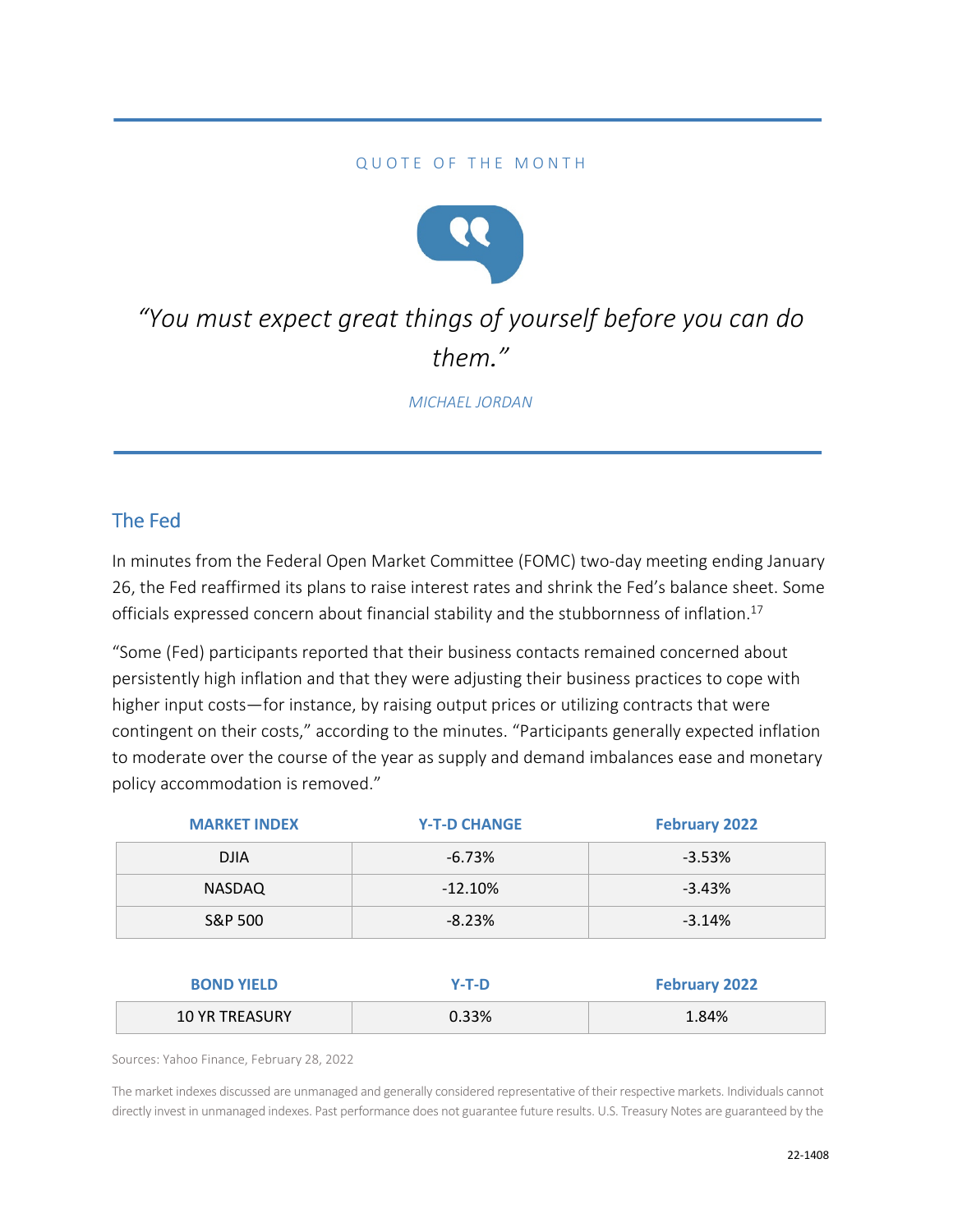federal government as to the timely payment of principal and interest. However, if you sell a Treasury Note prior to maturity, it may be worth more or less than the original price paid.

#### THE MONTHLY RIDDLE



*You walk into a restaurant and the wood beneath your feet is neither straight nor smooth – even though the manager tells you the wood was just laid down the night before. The pieces are uneven, yet no one trips or falls. What kind of wood is on the floor of this restaurant?* 

*LAST MONTH'S RIDDLE: Add missing vowels to these three trios of letters to get the six-letter names of three different countries: PNM, MXC, KWT* 

*ANSWER: Panama, Mexico, Kuwait.* 

Frank DeMaio may be reached at 603-641-1010 or fdemaio@jtdfinancial.com www.jtdfinancial.com

#### Know someone who could use information like this?

Please feel free to send us their contact information via phone or email. (Don't worry – we'll request their permission before adding them to our mailing list.)

This material was prepared by MarketingPro, Inc., and does not necessarily represent the views of the presenting party, nor their affiliates. The information herein has been derived from sources believed to be accurate. Please note - investing involves risk, and past performance is no guarantee of future results. Investments will fluctuate and when redeemed may be worth more or less than when originally invested. This information should not be construed as investment, tax or legal advice and may not be relied on for the purpose of avoiding any Federal tax penalty. This is neither a solicitation nor recommendation to purchase or sell any investment or insurance product or service, and should not be relied upon as such. All market indices discussed are unmanaged and are not illustrative of any particular investment. Indices do not incur management fees, costs, or expenses. Investors cannot invest directly in indices. All economic and performance data is historical and not indicative of future results. The Dow Jones Industrial Average is a price-weighted index of 30 actively traded blue-chip stocks. The NASDAQ Composite Index is a market-weighted index of all over-the-counter common stocks traded on the National Association of Securities Dealers